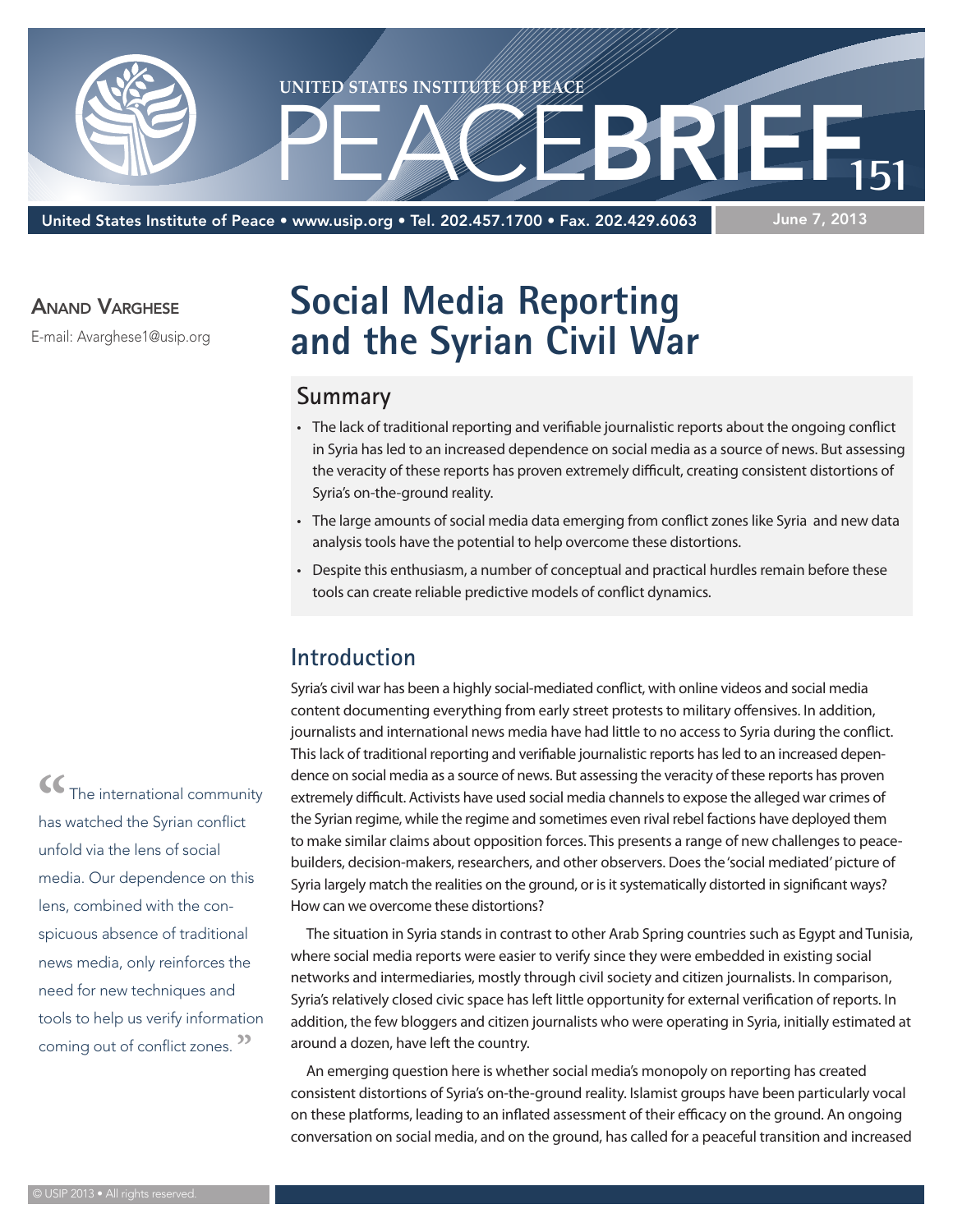PEACEBRIEF

freedom of speech. The bloody social media reports have drowned out these peaceful voices, which many forget were the initial instigators of the movement to oust Assad. In addition, reputable online communities such as Global Voices (GV), who might be able to authenticate social media, have demonstrated their own biases. Since anti-Assad voices tend to dominate the GV community, pro-Assad bloggers have essentially been pushed out of the community. The extreme polarization of the conflict has allowed no'middle ground'in reporting to emerge, even in online communities.

Despite these challenges, there has been an increased enthusiasm amongst traditional journalists to integrate social media reports into their work. Preliminary results from a survey of journalists indicate that around a quarter of them are using Youtube videos in most of their stories. While many journalists have viewed this as an opportunity, they have been unable (or unwilling) to connect directly with citizen journalists who are reporting events on social media to verify stories coming in from Syria. Journalists often face challenges on how to credibly integrate these reports into traditional reporting. There have been efforts to crowdsource the verification of social media reports through toolslike Storyful and Checkdesk. For example, the Checkdesk tool, created by Meedan, allows a group of trusted journalists to conduct "collaborative verification" on a piece of social media reporting, creating a cumulative picture of how trustworthy it might be. Ultimately, journalists continue to depend on robust networks of people with whom they have developed relationships with over decades.

#### **Data Analysis to the Rescue?**

As places like Syria have shown us, the "fog of war" that once obscured our view of conflict zones is quickly giving way to rich information environments due to vast amounts ofsocial media data. This information, combined with new data analysistools coming out of the private sector, might help us gain 'ground truth' in places like Syria, as well for the larger task of preventing conflicts around the world. Indeed, there has been considerable academic research into these kinds of capabilities, ranging from analyzing tweets to identify right-wing extremist groups to using Youtube videos to map relationships between the different Syrian opposition groups, as well as social media data visualization tools and aggregation tools being developed in placeslike the Pacific Northwest National Laboratory. Such tools would enable users to sift through mountains of data for specific insights they are interested in tracking, often in real-time.

But much needs to be done before they can be used to create reliable predictive models of conflict dynamics – the so-called'holy grail'of this field. A number of conceptual and practical hurdles need to be overcome in this area. Firstly, while much has been made of predictive analytics like Google's 'Flu Trends' (where global Web searches for cold medication were used to predict the spread of the flu virus), we should be skeptical of the notion that these kinds of techniques can help predict outbreaks of violent conflict. As one specialist said, "People's bodies are more predictable than their behavior." Many experts note the need for improved models of how ideas spread around the world, and consequently, how they influence human behavior such as violence.

Secondly, social media data that is currently being analyzed has serious limitations. This data breaks down into: (1) data that exists and is curated, (2) data that exists but is not curated, and (3) data that does not exist that needs to exist. Current analysis centers on the first type of data, but much needs to be done to close gaps around the second and third types before more comprehensive analysis can be conducted. Furthermore, much of today's social media data analysis does not take into account the inherent sampling deficiencies in social media data – after all, not all people have accessto social media tools. Social media data cannot be representative of wider trends until these deficiencies are addressed.